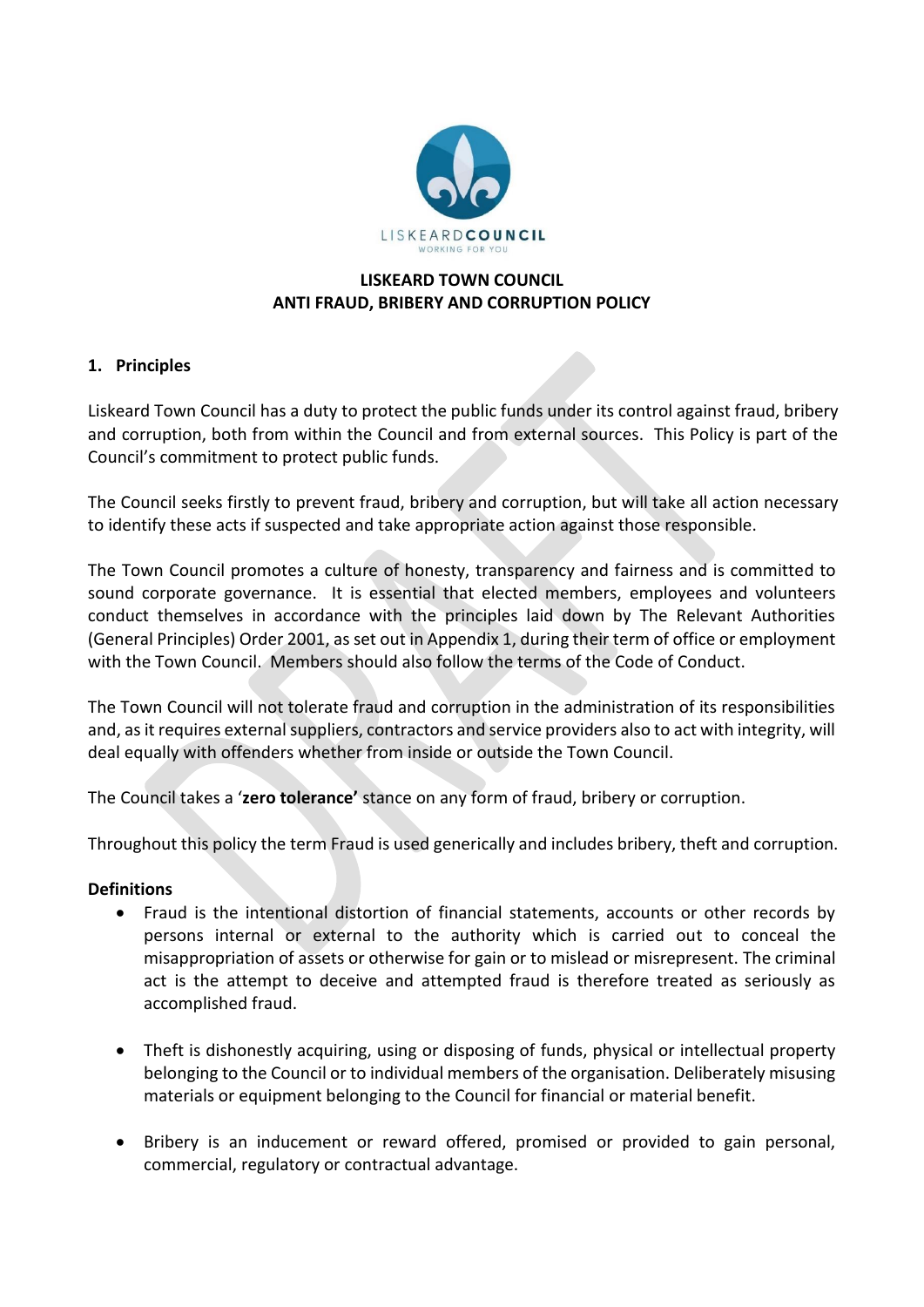• Corruption is the offering, soliciting or acceptance of an inducement or reward which may influence the action of any person to act against the interests of an organization. In addition, corruption is hereby defined to also include the deliberate failure to disclose an interest to obtain a financial or other pecuniary gain for oneself or another.

## **2. Culture**

The Town Council promotes a culture of integrity, honesty, transparency and fairness which supports its opposition to fraud and corruption. The prevention and detection of fraud and corruption and the protection of the public purse are the responsibility of everyone. The elected members and employees play an important role in creating and maintaining this culture. All are positively encouraged to raise concerns regarding fraud and corruption in the knowledge that such concerns will wherever possible be treated in confidence.

Where fraud and corruption has occurred as a result of existing procedures, arrangements will be made to ensure that the appropriate improvements are introduced in order to prevent a reoccurrence.

## **3. Prevention**

## **Role of Elected Members**

As elected representatives members of the Council have a duty on behalf of their electorate to protect the Council from all forms of fraud and corruption. This is reflected through the adoption of this Policy and compliance with the Code of Conduct for members, the Council's Standing Orders, Financial Regulations and other relevant legislation.

On taking office Members are required to sign to the effect that they have read and understood the Code of Conduct. The Code requires Members, inter alia, to declare and register interests and to register receipt of gifts and hospitality.

## **Role of Employees**

The Town Clerk is responsible for the communication and implementation of this Policy and ensuring that employees are aware of the Council's Financial Regulations and Standing Orders, and that the relevant requirements of each are being met in the day to day conduct of Council business.

Managers are expected to strive to create an environment in which employees feel able to approach them with any concerns they may have regarding suspected irregularities.

Employees are responsible for ensuring that they follow the instructions given to them by their Manager including directions on the safekeeping of the Council's assets. Employees are bound by section 117 of the Local Government Act 1972 regarding the disclosure of pecuniary interests in contracts relating to the Town Council, and the non-acceptance of any fees or rewards whatsoever other than their proper remuneration.

Special arrangements will apply where employees are responsible for cash handling or are responsible for financial systems and systems that generate payments. Checks are carried out on a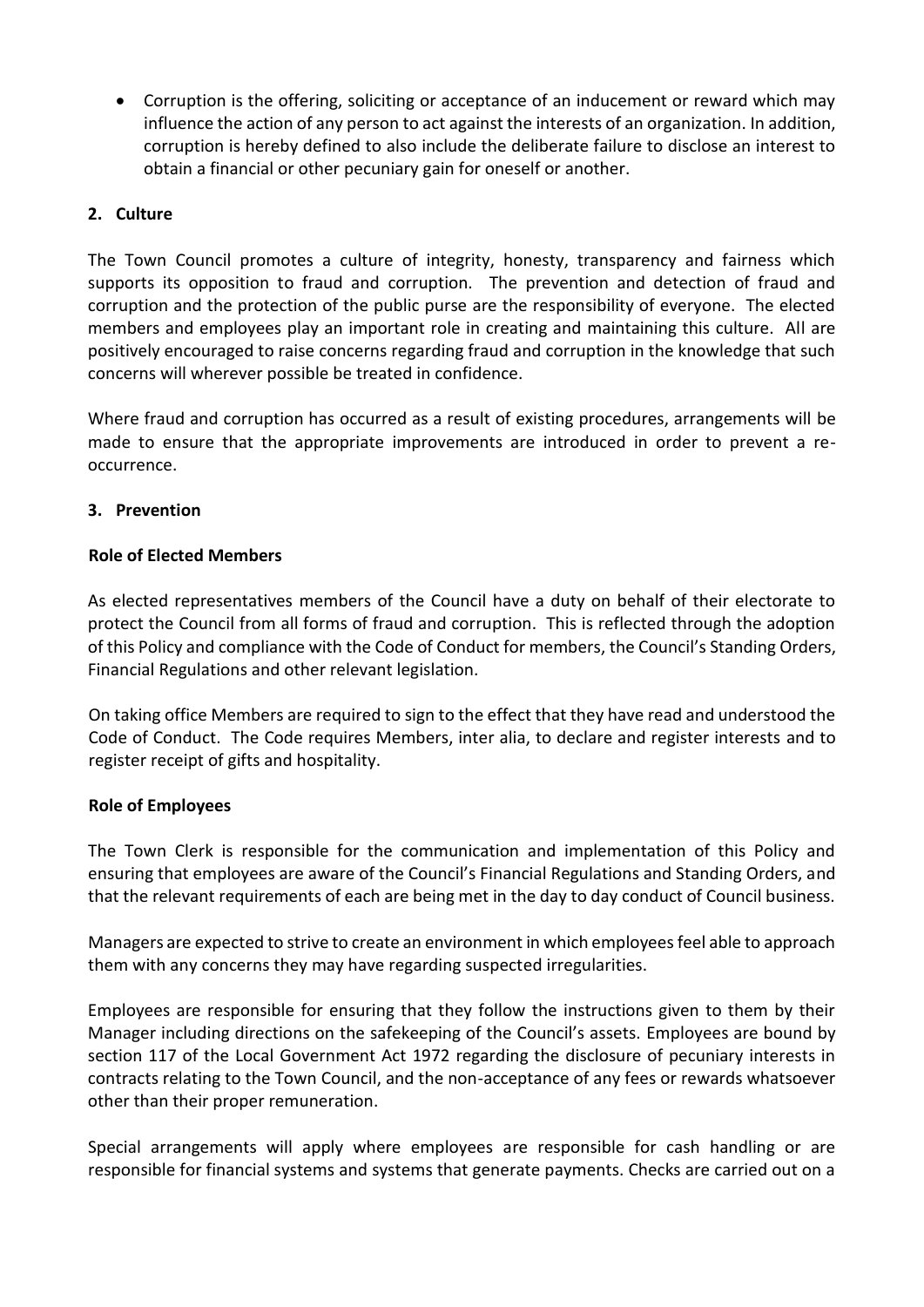regular basis to ensure that adequate financial controls are in place and adhered to in order to protect those employees.

The Council recognizes that a key preventative measure in dealing with fraud and corruption is ensuring that effective steps are taken at the recruitment stage to establish as far as possible, the honesty and integrity of potential employees whether for permanent, temporary or casual posts. This includes obtaining written references. In addition, appropriate checks will be made for employees should they be required to work with children or vulnerable people.

## **Conflicts of Interest**

Elected Members and employees must ensure that they avoid situations where there is a potential for a conflict of interest. Effective role separation will ensure that decisions made are seen to be made based on impartial advice and therefore avoid questions regarding improper disclosure of confidential information.

## **Role of Internal Audit**

The Town Clerk and Responsible Financial Officer are responsible for ensuring that there is an adequate and effective system of internal audit of the Council's accounting, financial and other systems in accordance with the relevant Accounts and Audit Regulations. Internal audit plays a significant preventative role in ensuring that the relevant systems deter fraud and will work with management to identify the procedural changes necessary to prevent the Council from exposure to losses. Internal audit will also investigate cases of suspected irregularity or fraud. The actions of the internal audit include the undertaking of a number of specific reviews and tests of the relevant financial systems and other arrangements for the protection and detection of fraud.

## **Role of External Audit**

The external auditor has a responsibility to review the Council's arrangements for preventing and detecting any irregularities, and arrangements designed to limit the opportunity for corrupt practices. The outcome of these reviews is reported each year in the Annual Audit Letter which is presented to elected Members by the external auditor.

## **4. Deterrence**

Fraud, bribery and corruption are serious offences against the Council and will be regarded as gross misconduct. Employees will face disciplinary action if there is evidence that they have been knowingly or recklessly involved in these activities. Disciplinary action will be taken in addition to, or instead of, criminal proceedings depending on the circumstances of each individual case, but in a consistent manner.

Members will face appropriate action under this Policy if they are found to have been involved in fraud against the Council. Action will be taken in addition to, or instead of, criminal proceedings, depending on the circumstances of each individual case, but in a consistent manner. If the matter is a breach of the Code of Conduct for Members then it will also be referred to the Standards Committee, which has the option of referring the matter to the Standards Board for England (a government body established to help maintain high standards in local democracy).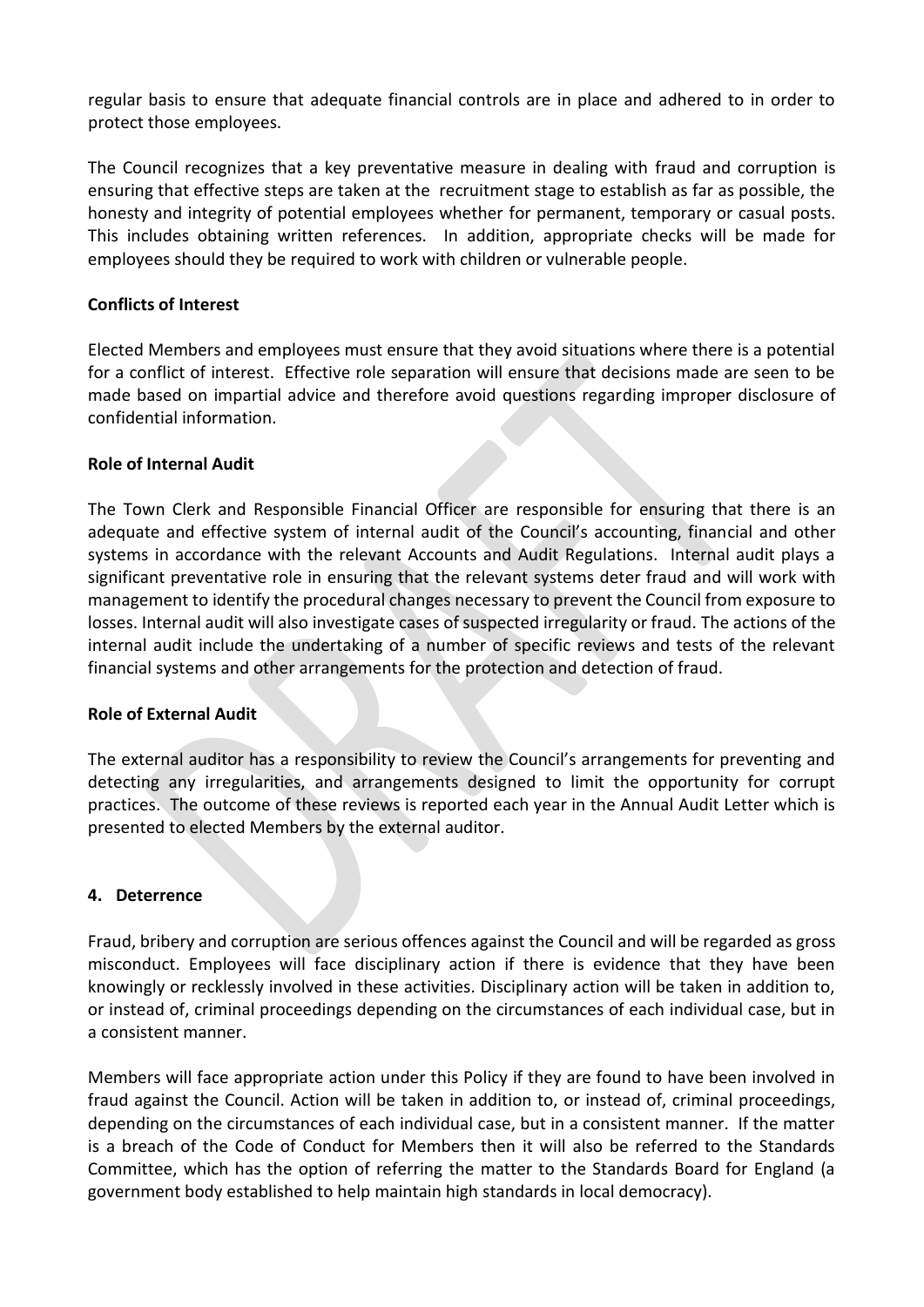The Council will not seek to cover up cases of fraud and corruption and will seek to ensure where appropriate that the results of any external action taken, including prosecutions, are notified to the media. In all proven cases where financial loss has occurred and it is in the public's interest to do so the Council will seek to recover such loss and will give consideration to publicising the fact.

# **5. Investigation and Detection**

Systems of internal control have been established together with Financial Regulations and Standing Orders to deter fraud and corruption. These are complemented by the work undertaken by Internal Audit in the review of systems and financial controls.

In addition it is often the vigilance of employees, elected Members and members of the public that aids detection. Employees are to be encouraged to raise any concerns they may have without fear of recrimination.

If an employee makes an allegation of fraud, corruption or theft in good faith which is not confirmed in an ensuing investigation no action will be taken against that employee. However, if an employee makes malicious or vexatious allegations disciplinary action may follow.

Frauds are in some cases discovered by chance or 'tip-off' and the Council's policy is to follow up any such information

The Council recognises that it is essential that there is a consistent treatment of information received suggesting the possibility of fraud, corruption, or theft.

Following the completion of an investigation, the circumstances will be assessed to determine the need for procedural and system changes to ensure that future risks are eliminated.

Where necessary, following an investigation, the Council's disciplinary procedures will be applied to any employee found to be guilty of improper behaviour.

## **6. Awareness and Training**

The Council recognises that the sustained success of this policy and its general credibility will depend upon the effectiveness of its training programmes and awareness on the part of Members and employees throughout the organization

Employees will be made aware of their responsibilities and the procedures to be followed for the safekeeping of the Council's assets and will be advised that failure to adhere to the specified procedures may lead to disciplinary action being taken.

**Approved by Council on xxx Review on xxx**